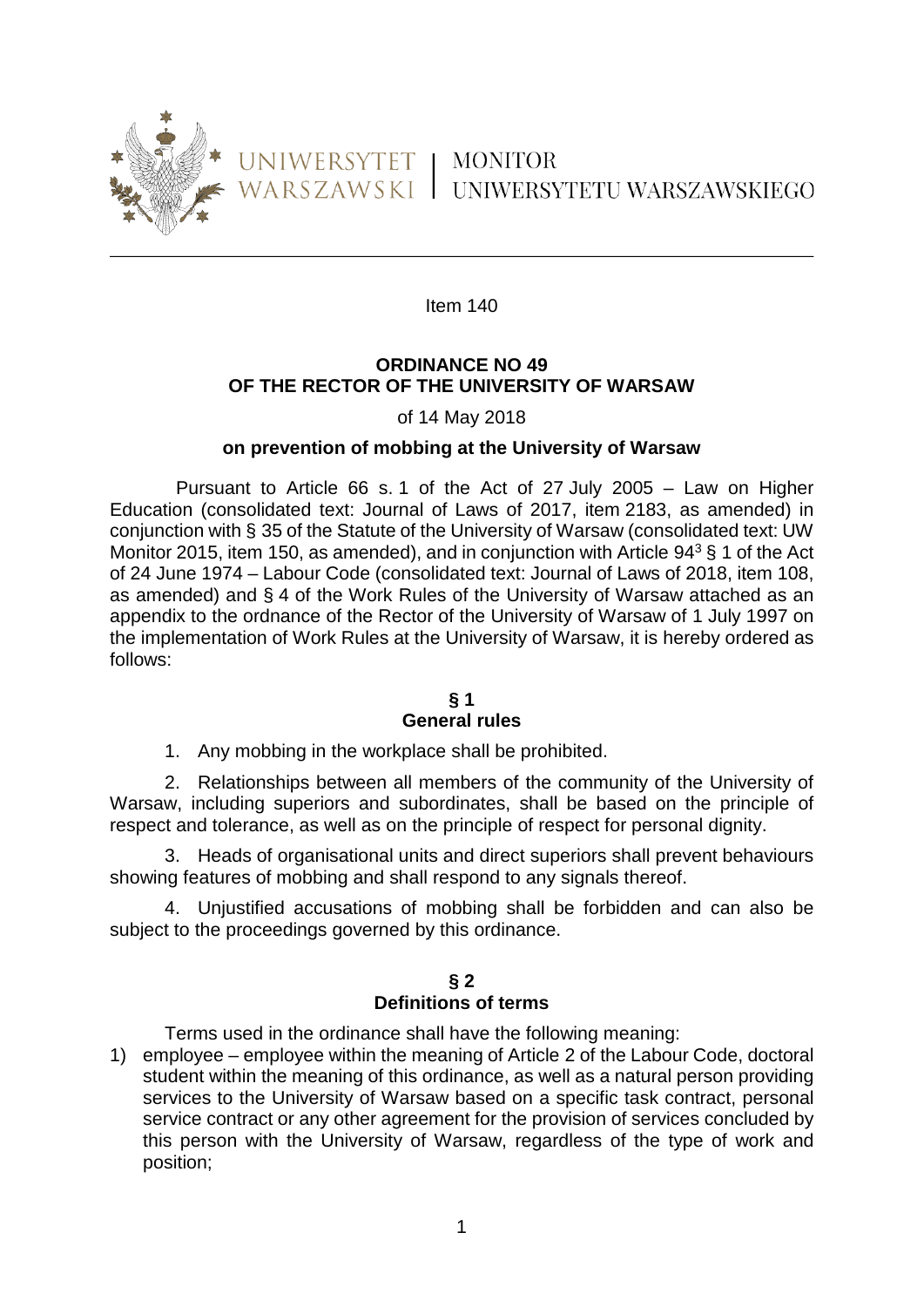- 2) mobbing any actions or behaviour relating to an employee or directed against the employee consisting of persistent and long-lasting harassment or intimidation of an employee resulting in his or her decreased evaluation of professional capabilities, as well as resulting in or aimed at humiliating or ridiculing an employee, isolating him or her or eliminating him or her from a work team;
- 3) organisation unit organisation unit of the University of Warsaw within the meaning of § 11 of the Statute of the University of Warsaw;
- 4) superior superior within the meaning of the Work Rules of the University of Warsaw, and in case of a doctoral student – also the promoter and the doctoral study director.

# **§ 3**

# **Anti-mobbing authorities**

In order to prevent mobbing and its consequences, the Anti-Mobbing Committee will be established and the Anti-Mobbing Coordinator will be appointed at the University of Warsaw.

# **§ 4 Anti-mobbing Committee**

1. The Anti-Mobbing Committee, hereinafter referred to as the "Committee," will hear cases in keeping with the following principles:

- 1) principle of immediacy;
- 2) principle of confidentiality:
- 3) principle of impartiality.

2. The Committee shall comprise from 4 to 9 members appointed for a fouryear term of office from among University employees enjoying an impeccable reputation. Members of the Committee shall be appointed and dismissed by the Rector, who shall also appoint the chairperson of the Committee.

- 3. Membership in the Committee shall expire:
- 1) upon the expiration of the term of office;
- 2) as a result of termination or expiration of the employment relationship;
- 3) in case of the Rector dismissing the member;
- 4) in case of death of the Committee member.

4. In particular, a Committee member can be dismissed in case of:

- 1) the Committee member submitting his/her resignation from the function;
- 2) illness of the Committee member, long-term trip or any other absence preventing the performance of tasks by the Committee member;
- 3) conviction by a valid sentence for an intentional offense prosecuted by a public prosecutor or by a final decision of a disciplinary committee.

5. Committee members should have knowledge and experience in the area of labour law, including mobbing and mobbing prevention, and should be trained by the Personal Data Protection Officer on personal data protection regulations and procedures.

6. Subject to applicable legal regulations, the head of every organisational unit shall be obliged to present the document in his/her possession, as well as to provide information on matters related to the proceedings carried out by the Committee, at the request of the Committee.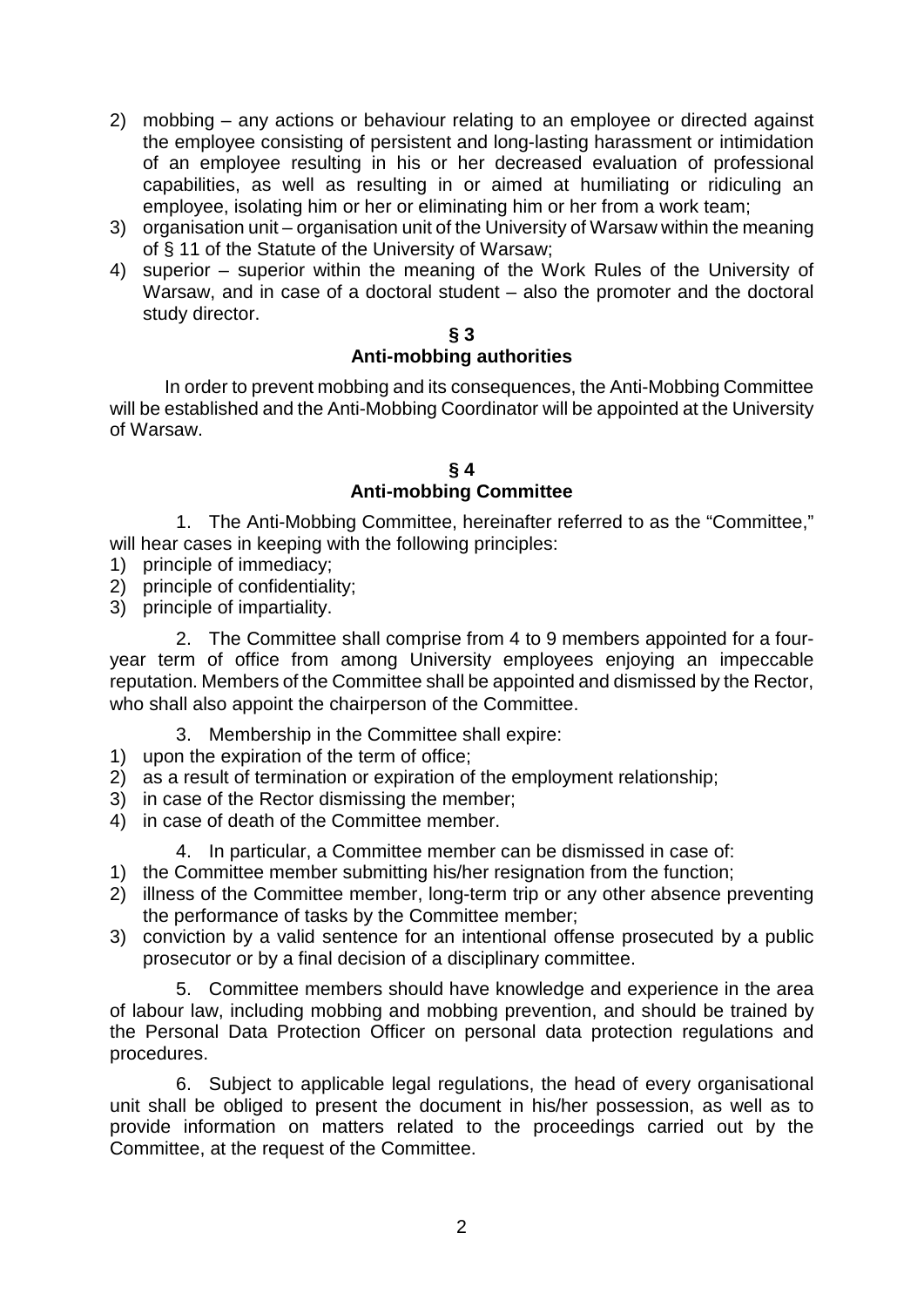7. The Committee may enact detailed rules governing its activities, subject to the approval by the Rector.

8. By 31 January each year, the Committee shall submit a written report on its activities to the Rector.

9. Persons carrying out activities pertaining to the case involving mobbing, shall be obliged to maintain confidentiality of any related fact disclosed during the proceedings, and cannot copy or disseminate any documents pertaining to the case.

10. In case of instituting criminal or penal and criminal proceedings, or proceedings pertaining to mobbing against a person being the Committee member before any authorities, this person shall be obliged to immediately notify the Chairperson of the Committee and refrain from working in the Committee until the proceedings are closed.

#### **§ 5 Anti-mobbing Coordinator**

1. The Anti-Mobbing Coordinator, hereinafter referred to as the "Coordinator," shall be appointed by the Rector, who shall simultaneously determine the Coordinator's tasks.

- 2. Tasks of the Coordinator shall include, in particular:
- 1) accepting and verifying reports, as well as taking steps referred to in § 6;
- 2) collecting data on mobbing signals;
- 3) collecting information on anti-mobbing good practices;
- 4) implementing anti-mobbing initiatives, including aimed at increasing a level of awareness of mobbing in the workplace.

3. By 31 January each year, the Coordinator shall submit to the Rector the report on mobbing at the University of Warsaw for the previous year, including conclusions on potential activities of the University of Warsaw aimed at prevention of mobbing and conflicts at work.

### **§ 6 Initial proceedings**

1. Every employee, who found he/she had been subjected to mobbing, shall be entitled to report it in writing to the Coordinator.

2. The mobbing report shall include, in particular, the description of the actual status, potential evidence confirming the circumstances described, and information on the perpetrator or perpetrators of mobbing. Anonymous reports shall not be examined.

3. The Coordinator shall carry out a preliminary verification of the report and shall immediately interview the person, who reported mobbing.

- 4. After verifying the case, the Coordinator shall take further steps:
- 1) in case of confirming that the circumstances indicating mobbing are likely, the Coordinator shall immediately transfer the case to the Committee Chairperson, in order to institute the proceedings referred to in § 7 s. 1;
- 2) if the circumstances described in the report do not show all features of mobbing, the Coordinator can:
	- a) transfer the case to the Academic Ombudsman or the Centre for Dispute and Conflict Resolution at the Faculty of Law and Administration, in order to resolve the dispute amicably;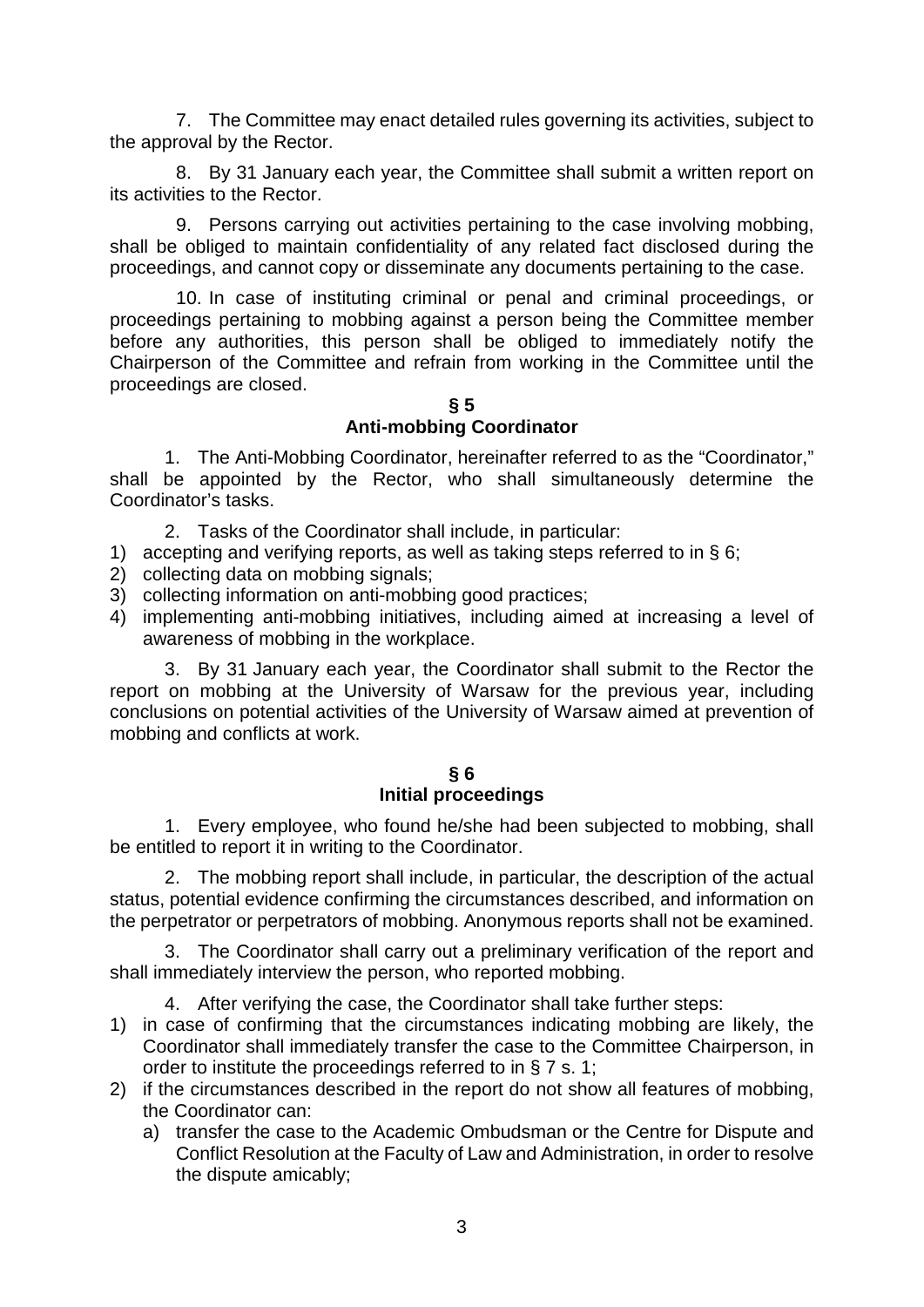- b) refer the person, who reported mobbing, upon its consent, to an appropriate organisational unit that can help to solve the problem;
- c) recognise the report as unjustified.

# **§ 7**

# **Activities taken by the Anti-mobbing Committee**

1. Within 14 days of reporting the case, the Chairperson of the Committee shall appoint the Committee Opinion Panel, comprising three persons, who will be responsible for identifying the actual status and assessing whether mobbing is likely.

2. A Committee member, who is a party to the proceedings or remains in an actual or legal relationship with one of the parties, which might cause the outcome of the case to influence his/her rights and duties, cannot be appointed to the Committee Opinion Panel.

3. The Committee Opinion Panel shall examine the cases during meetings. Every meeting shall be recorded in the minutes signed by all meeting participants.

4. A lawyer having experience in alternative dispute resolution methods, appointed by the Committee Chairperson, shall participate in meetings of the Committee Opinion Panel. At the request of the person, who reported mobbing, the person accused of mobbing or Committee members, the Academic Ombudsman or a representative of the Rector's Anti-Discrimination Committee can participate in the meeting.

5. The Committee Opinion Panel shall be authorised to:

- 1) review documents necessary to clarify the case;
- 2) hear the person, who reported mobbing, and the person accused of mobbing;
- 3) call and hear witnesses identified by the proceeding parties as witnesses of events;
- 4) carry out other activities of potential material importance in the investigation.

6. The Committee Opinion Panel can recommend mediation to the person, who reported mobbing, and the person accused of mobbing, and upon their consent, transfer the case to a mediator, in particular to the Centre for Dispute and Conflict Resolution at the Faculty of Law and Administration. The Committee can suspend the proceedings until mediation is finished. The Committee shall take into account the mediation outcome in further proceedings.

7. After completing the investigation, the Committee Opinion Panel, shall take a decision, by a simple majority of votes, on the validity of the report examined and shall draw up a written opinion on the case together with a justification.

#### **§ 8 Closure of the proceedings before the Committee**

Within 14 days of closing the proceedings, the Committee Chairperson shall submit the opinion of the Committee Opinion Panel together with the justification to the Rector, person, who reported mobbing, and the person accused of mobbing and superiors of this person.

### **§ 9**

### **Increasing a level of awareness of mobbing**

1. Employees shall confirm in writing getting acquainted with this ordinance. The declaration template is attached as an appendix to the ordinance.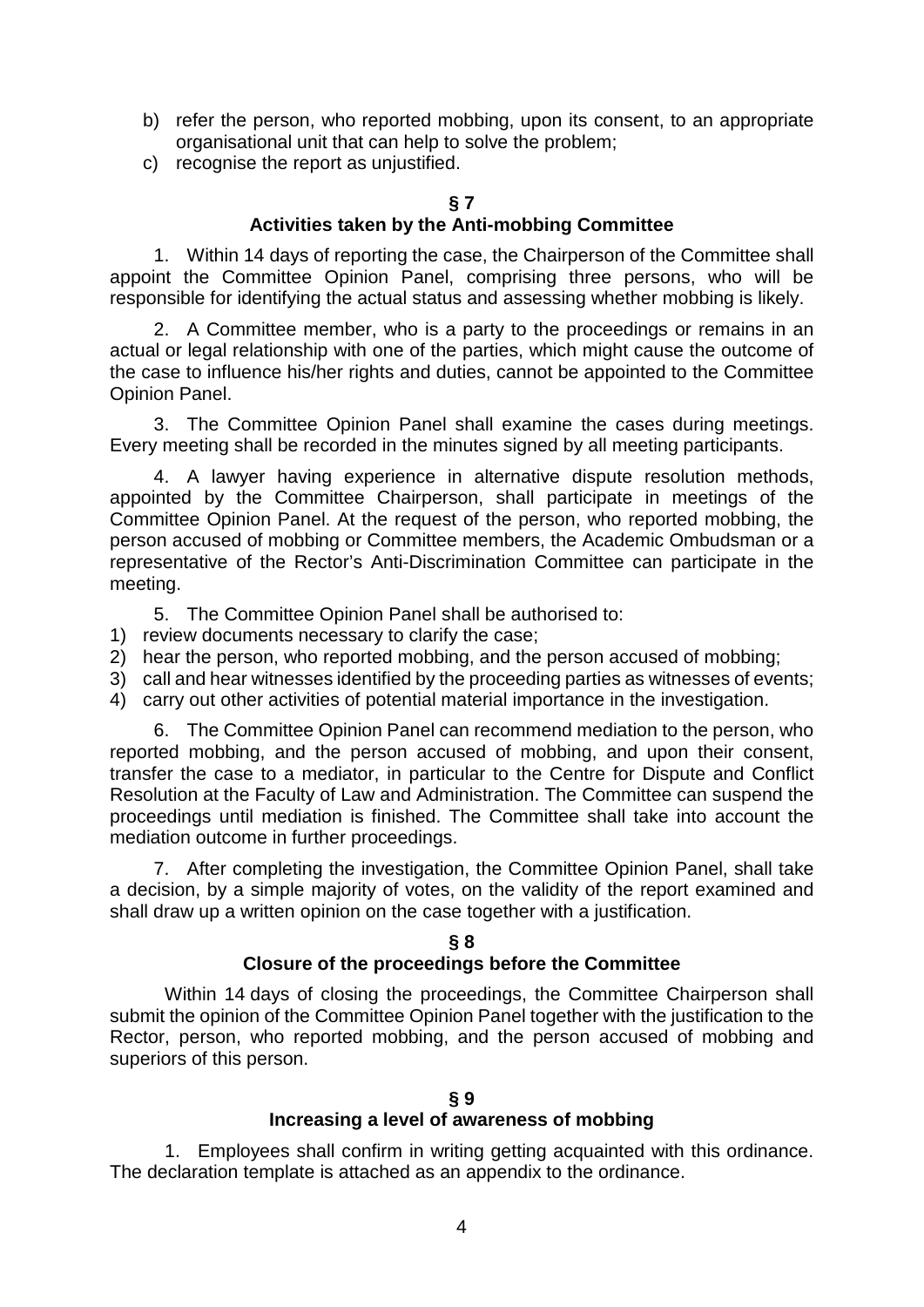2. Declarations referred to in s. 1 shall be included in personal files of employees.

3. Employees starting work after this ordinance comes into force shall make the declaration referred to in s. 1 no later than on the day of starting work.

#### **§ 10 Final provisions**

1. The ordinance shall come into force as of 1 June 2018.

2. Subject to s. 3, the ordinance shall apply to reports made after it came into force, including reports pertaining to events that occurred before the ordinance came into force, but no more than three years prior to this date.

3. The ordinance shall not apply to events that are subject to proceedings before other authorities.

4. Heads of organisational units shall be obliged to collect and file declarations referred to in § 9 s. 1 within 30 days of the day on which this ordinance comes into force.

> Rector of the University of Warsaw: M. Pałys